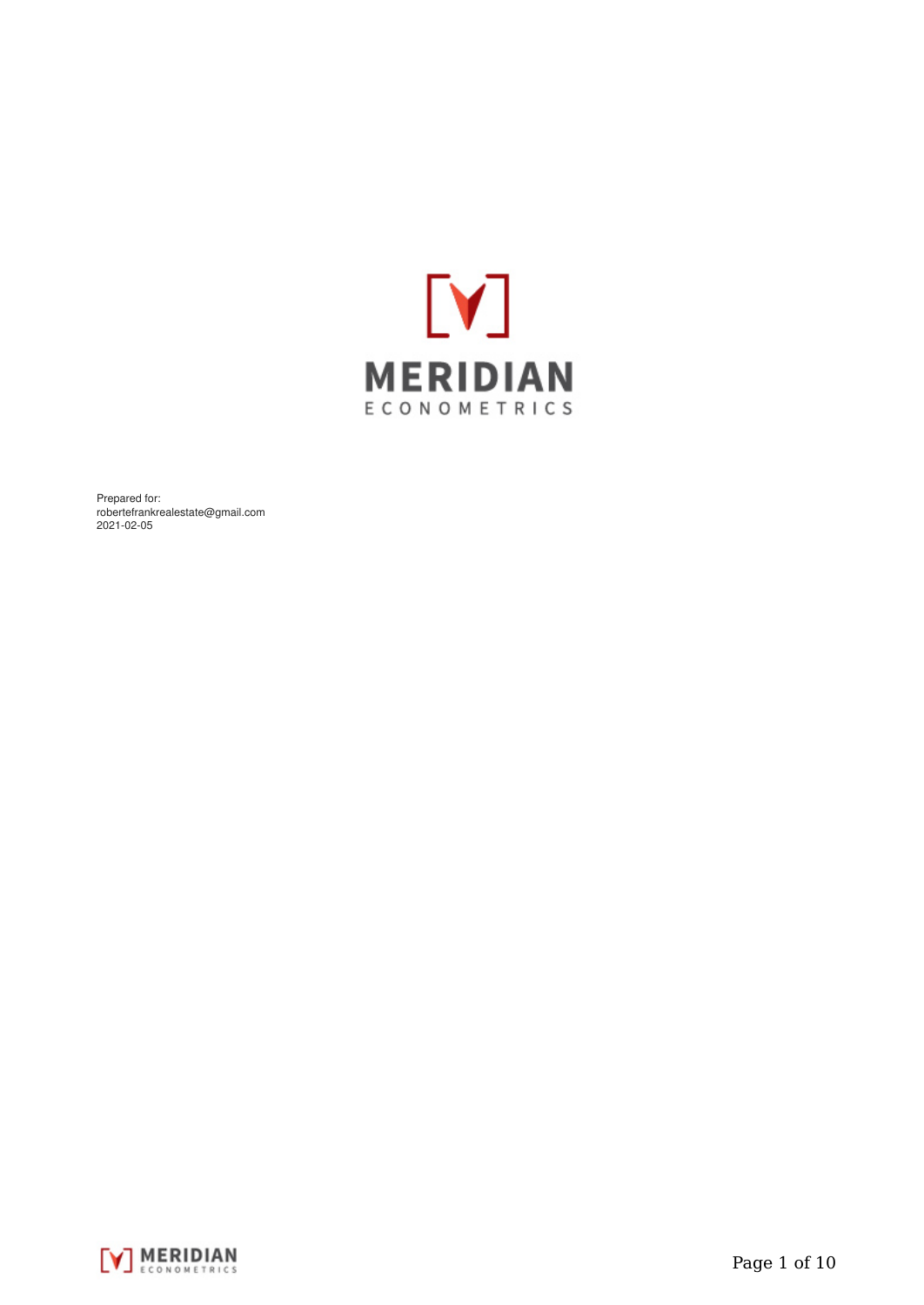# 216 N Illinois 83 Lake Villa IL 60046 USA



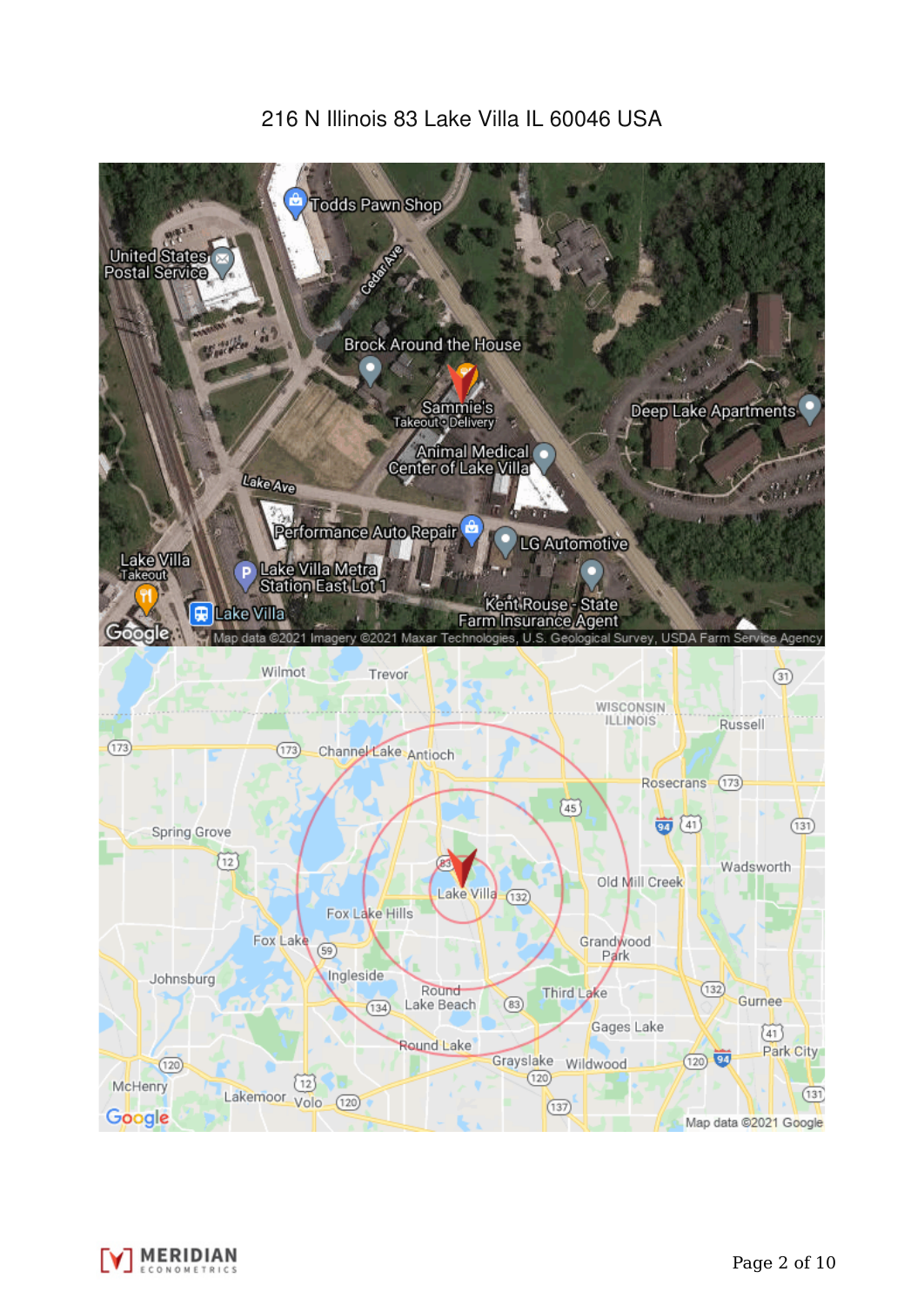Age 1 mi



Age 3 mi



Age 5 mi





**V MERIDIAN**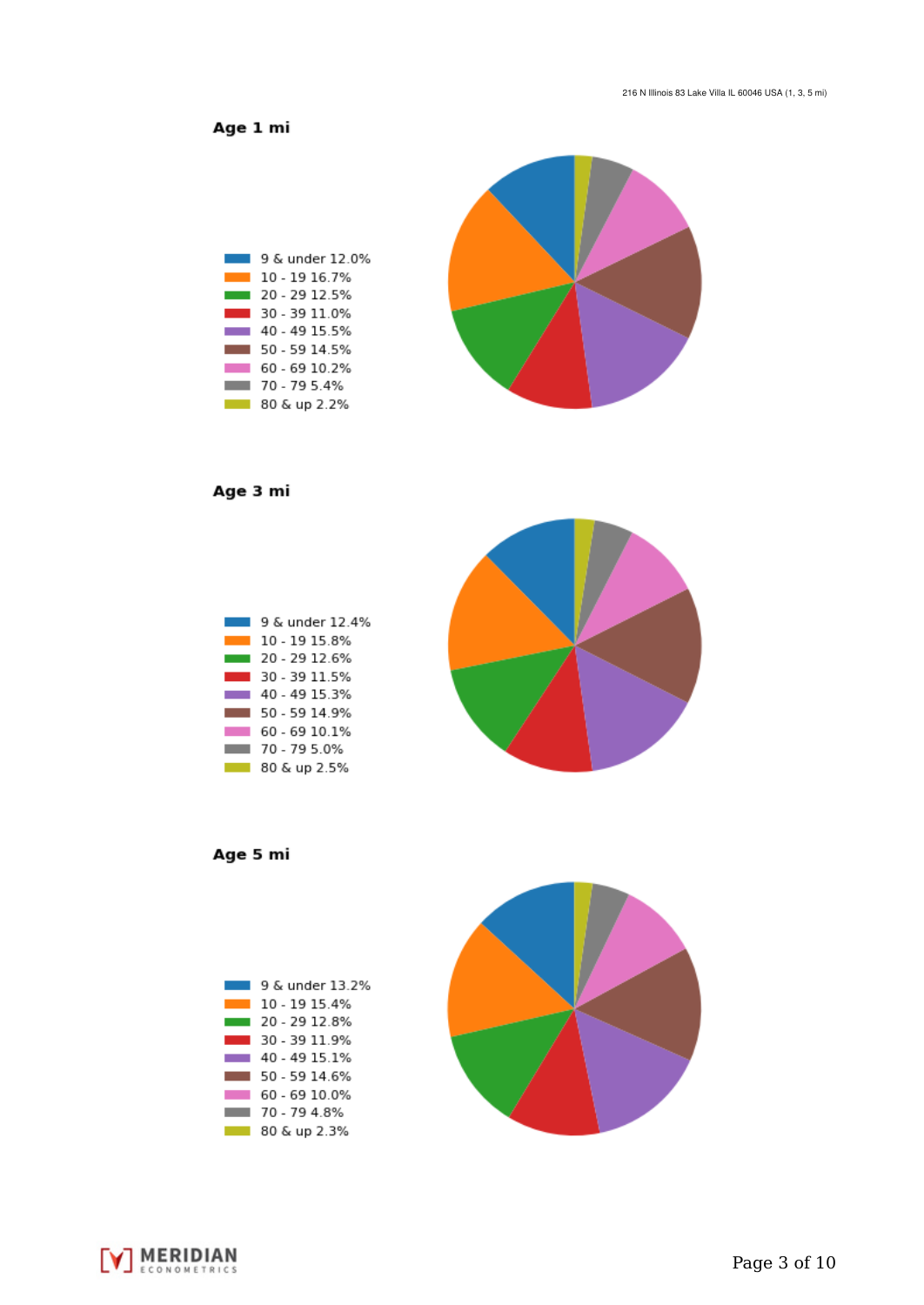## Income 1 mi



#### Income 3 mi

| Less than \$15K 4.7%   |
|------------------------|
| \$15K to \$25K 5.1%    |
| \$25K to \$35K 5.6%    |
| \$35K to \$45K 6.1%    |
| \$45K to \$60K 9.5%    |
| \$60K to \$100K 27.7%  |
| \$100K to \$150K 21.5% |
| \$150K or More 19.9%   |



Income 5 mi



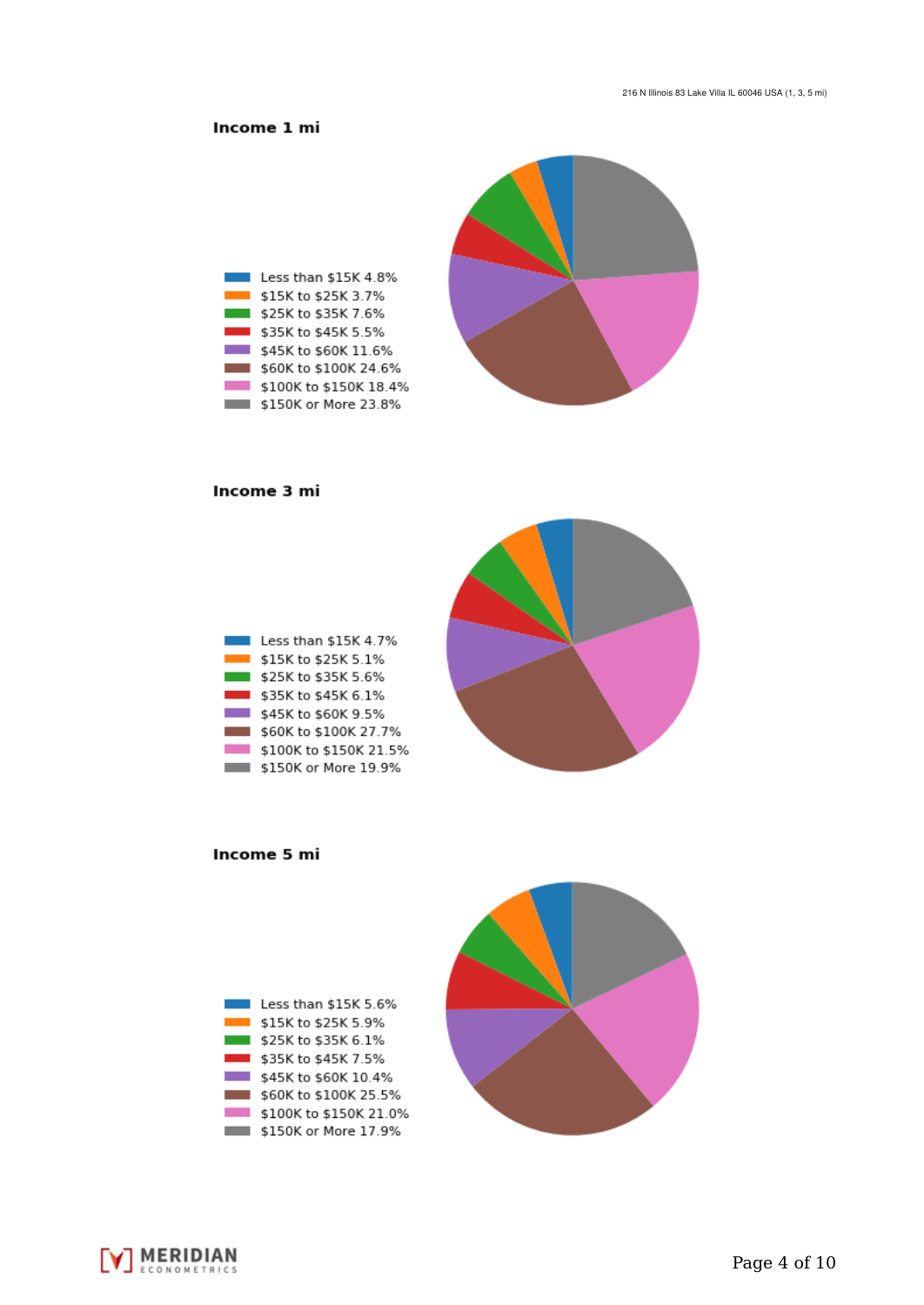



#### Race 3 mi







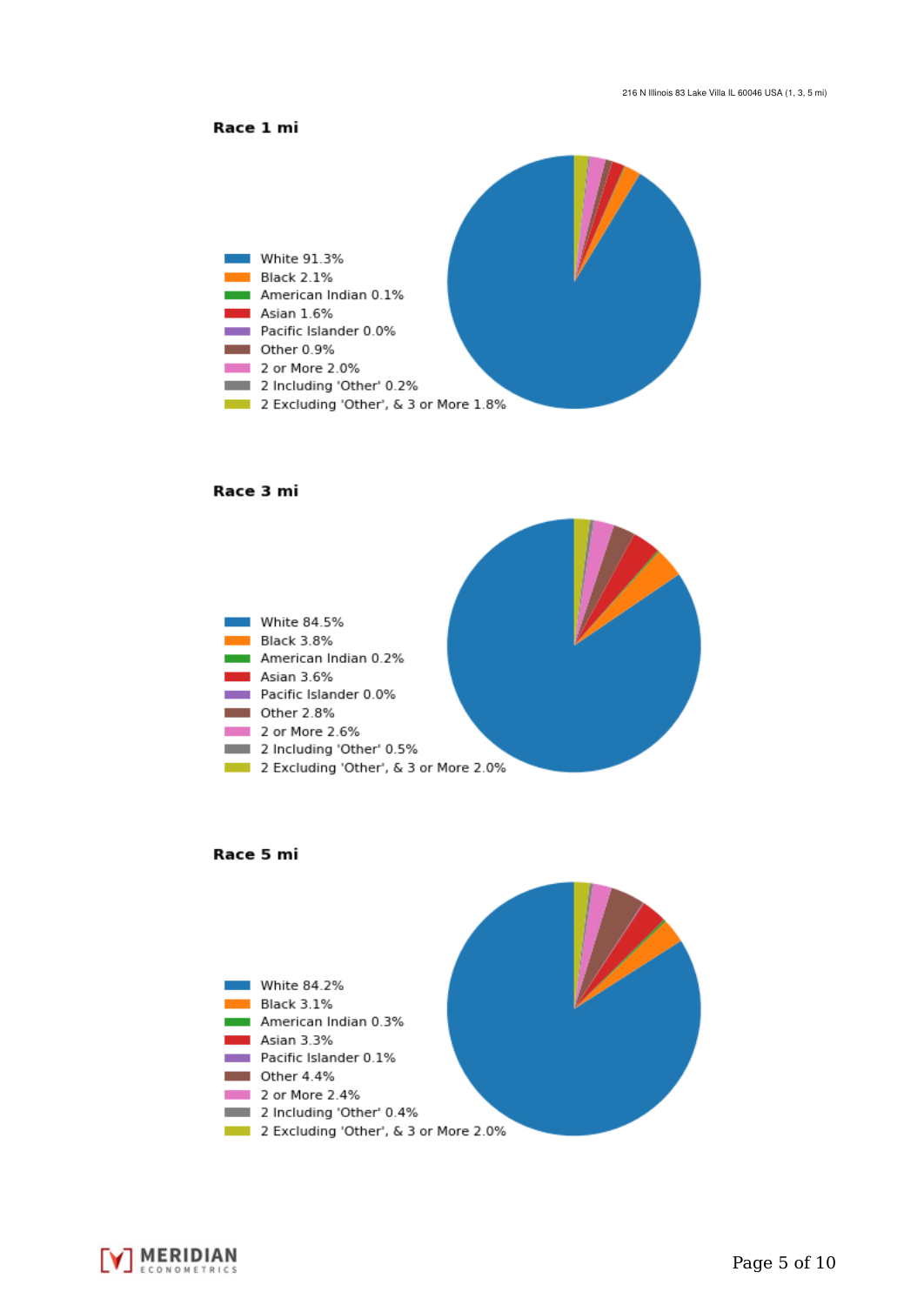### Edu 1 mi



#### Edu 3 mi







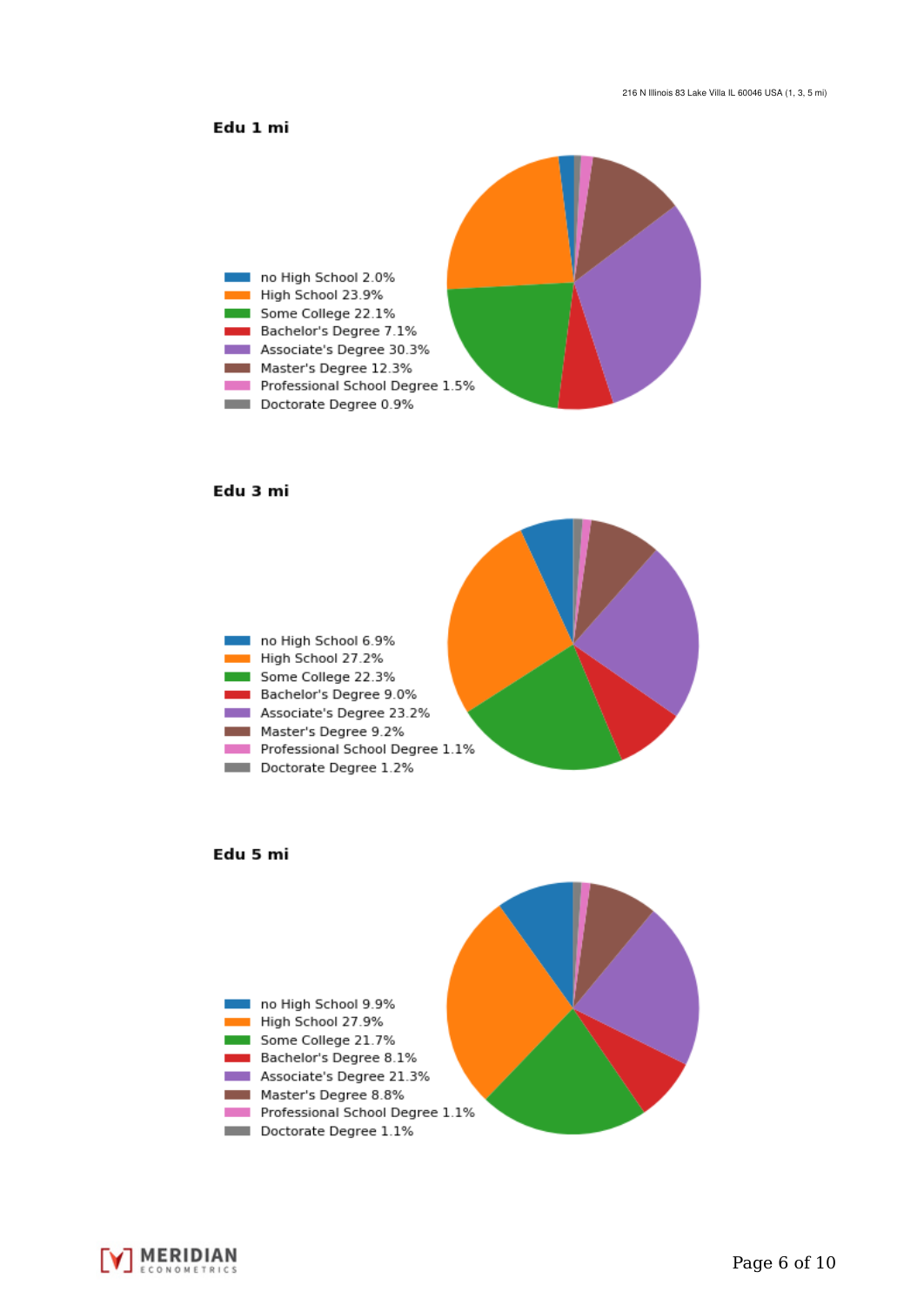|                         |             |        | 216 N Illinois 83 Lake Villa IL 60046 USA (1, 3, 5 mi) |
|-------------------------|-------------|--------|--------------------------------------------------------|
| General                 | 1 mi        | 3 mi   | 5 mi                                                   |
| <b>Target Market</b>    | 3,769       | 43,012 | 115,379                                                |
| <b>Total Population</b> | 3,769       | 43,012 | 115,379                                                |
| <b>Total Households</b> | 1,386       | 14,692 | 39,265                                                 |
| Median Household Income | 98,939      | 84,095 | 85,253                                                 |
|                         |             |        |                                                        |
| Median Age              | 38          | 40     | 40                                                     |
| Median Age Male         | 38          | 39     | 38                                                     |
| Median Age Female       | 40          | 41     | 41                                                     |
| Age By Sex              | 1 mi        | 3 mi   | 5 mi                                                   |
| <b>Total Male</b>       | 1,762       | 21,590 | 58,515                                                 |
| (M) under 5             | 157         | 1,390  | 3,756                                                  |
| (M) 5 to 9              | 97          | 1,333  | 4,011                                                  |
|                         |             |        |                                                        |
| (M) 10 to 14            | 189         | 1,699  | 4,444                                                  |
| (M) 15 to 17            | 102         | 1,293  | 3,134                                                  |
| (M) 18 and 19           | 57          | 683    | 1,818                                                  |
| (M) 20                  | 23          | 370    | 1,098                                                  |
| (M) 21                  | 15          | 297    | 938                                                    |
| (M) 22 to 24            | 27          | 949    | 2,908                                                  |
| (M) 25 to 29            | $73\,$      | 1,249  | 3,319                                                  |
| (M) 30 to 34            | 138         | 1,341  | 3,299                                                  |
|                         |             |        |                                                        |
| (M) 35 to 39            | 52          | 1,172  | 3,704                                                  |
| (M) 40 to 44            | 157         | 1,480  | 4,020                                                  |
| (M) 45 to 49            | 123         | 1,541  | 4,317                                                  |
| (M) 50 to 54            | 123         | 1,645  | 4,239                                                  |
| (M) 55 to 59            | 136         | 1,681  | 4,160                                                  |
| (M) 60 and 61           | 36          | 568    | 1,500                                                  |
| (M) 62 to 64            | 39          | 496    | 1,790                                                  |
|                         | 52          |        |                                                        |
| (M) 65 and 66           |             | 446    | 1,148                                                  |
| (M) 67 to 69            | 44          | 553    | 1,313                                                  |
| (M) 70 to 74            | 56          | 620    | 1,623                                                  |
| (M) 75 to 79            | 39          | 395    | 1,001                                                  |
| (M) 80 to 84            | $\,$ 5 $\,$ | 203    | 524                                                    |
| (M) 85 and older        | 23          | 185    | 451                                                    |
| <b>Total Female</b>     | 2,008       | 21,422 | 56,864                                                 |
| (F) under 5             | 120         | 1,352  | 3,651                                                  |
|                         |             |        |                                                        |
| (F) 5 to 9              | 79          | 1,243  | 3,781                                                  |
| (F) 10 to 14            | 126         | 1,527  | 4,137                                                  |
| (F) 15 to 17            | 114         | 1,022  | 2,538                                                  |
| (F) 18 and 19           | 42          | 558    | 1,686                                                  |
| (F) 20                  | 68          | 307    | 904                                                    |
| (F) 21                  | 35          | 156    | 569                                                    |
| (F) 22 to 24            | 111         | 949    | 2,053                                                  |
|                         | 117         |        |                                                        |
| (F) 25 to 29            |             | 1,150  | 3,004                                                  |
| (F) 30 to 34            | 108         | 1,213  | 3,444                                                  |
| (F) 35 to 39            | 116         | 1,221  | 3,287                                                  |
| (F) 40 to 44            | 60          | 1,439  | 4,117                                                  |
| (F) 45 to 49            | 247         | 2,101  | 4,979                                                  |
| (F) 50 to 54            | 139         | 1,581  | 4,468                                                  |
| (F) 55 to 59            | 149         | 1,499  | 3,950                                                  |
| (F) 60 and 61           | 54          | 572    |                                                        |
|                         |             |        | 1,476                                                  |
| (F) 62 to 64            | 48          | 577    | 1,658                                                  |
| (F) 65 and 66           | 74          | 453    | 1,253                                                  |
| (F) 67 to 69            | 39          | 664    | 1,385                                                  |
| (F) 70 to 74            | 89          | 733    | 1,725                                                  |
| (F) 75 to 79            | 18          | 410    | 1,140                                                  |
| (F) 80 to 84            | 19          | 314    | 864                                                    |
| (F) 85 and older        | 36          | 382    | 795                                                    |
|                         |             |        |                                                        |
| <b>Household Income</b> | 1 mi        | 3 mi   | 5 mi                                                   |
| Less than \$10,000      | 26          | 300    | 1,136                                                  |
| \$10,000 to \$14,999    | 40          | 389    | 1,057                                                  |
| \$15,000 to \$19,999    | 14          | 365    | 1,044                                                  |
| \$20,000 to \$24,999    | 36          | 378    | 1,276                                                  |
| \$25,000 to \$29,999    | 55          | 375    | 1,019                                                  |
|                         |             |        |                                                        |
| \$30,000 to \$34,999    | 51          | 446    | 1,383                                                  |
| \$35,000 to \$39,999    | 45          | 500    | 1,556                                                  |
| \$40,000 to \$44,999    | 32          | 390    | 1,386                                                  |
| \$45,000 to \$49,999    | 60          | 498    | 1,345                                                  |
| \$50,000 to \$59,999    | 101         | 898    | 2,753                                                  |
| \$60,000 to \$74,999    | 185         | 1,606  | 4,253                                                  |
| \$75,000 to \$99,999    | 156         | 2,465  | 5,766                                                  |
|                         |             |        |                                                        |
| \$100,000 to \$124,999  | 141         | 1,858  | 4,928                                                  |
| \$125,000 to \$149,999  | 114         | 1,299  | 3,318                                                  |
| \$150,000 to \$199,999  | 220         | 1,799  | 4,094                                                  |
| \$200,000 or More       | 111         | 1,126  | 2,951                                                  |

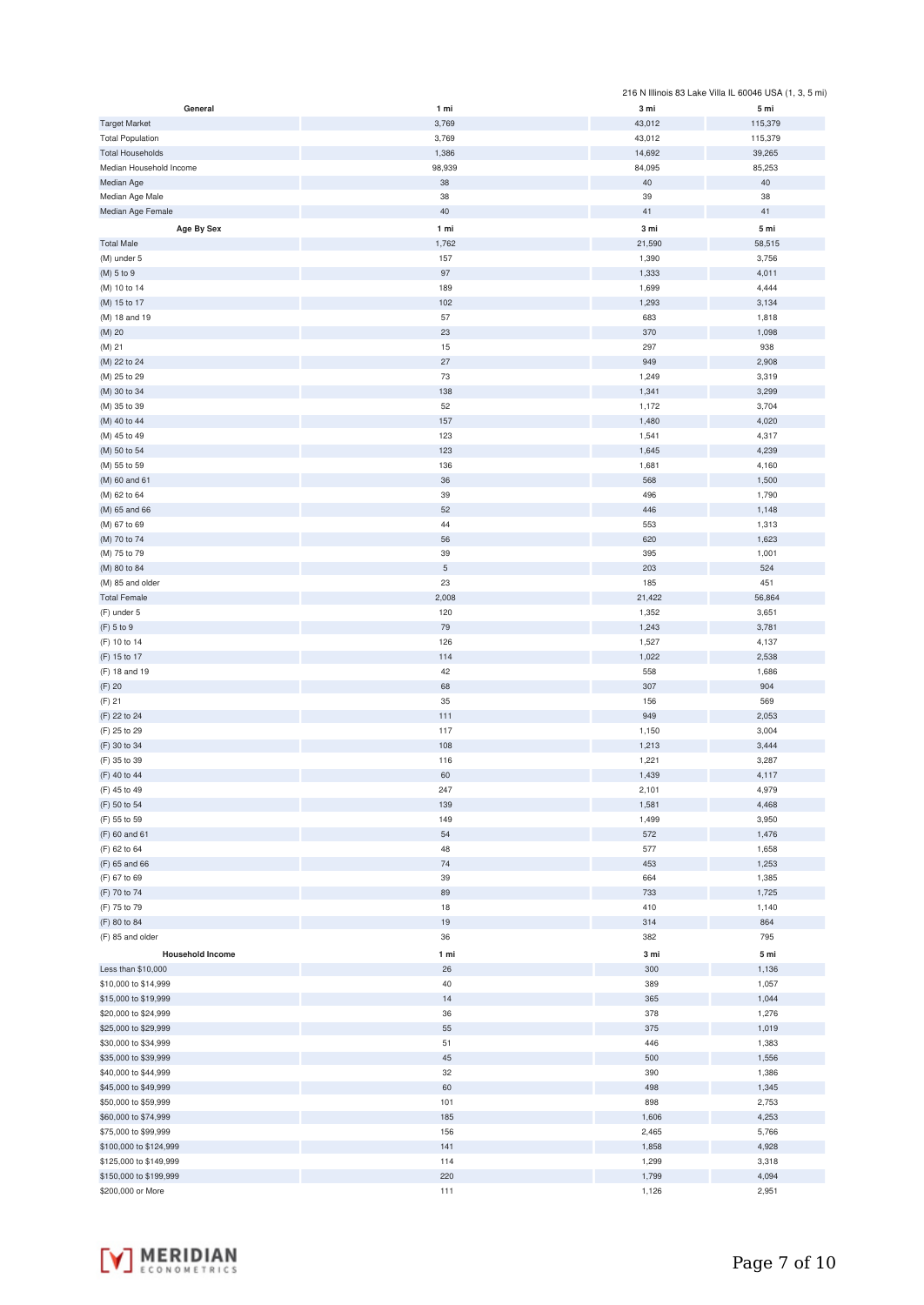|                                                   |                   |                              | 216 N Illinois 83 Lake Villa IL 60046 USA (1, 3, 5 mi) |
|---------------------------------------------------|-------------------|------------------------------|--------------------------------------------------------|
| Race                                              | 1 mi              | 3 mi                         | 5 mi                                                   |
| <b>White Alone</b>                                | 3,513             | 37,304                       | 99,477                                                 |
| Black or African American Alone                   | 79                | 1,660                        | 3,639                                                  |
| American Indian and Alaska Native Alone           | $\overline{c}$    | 92                           | 306                                                    |
| Asian Alone                                       | 63                | 1,579                        | 3,845                                                  |
| Native Hawaiian and Other Pacific Islander Alone  | $\mathbf 0$<br>34 | $\mathsf{O}\xspace$<br>1,249 | 100<br>5,197                                           |
| Some Other Race Alone<br>Two or More Races        | 77                | 1,127                        | 2,815                                                  |
| Two Races Including Some Other Race               | 8                 | 232                          | 457                                                    |
| Two Races Excluding Some Other Race, and Three or |                   |                              |                                                        |
| More Races                                        | 70                | 895                          | 2,358                                                  |
| Hispanic / Latino                                 | 1 mi              | 3 mi                         | 5 mi                                                   |
| Not Hispanic or Latino                            | 3,364             | 35,670                       | 88,681                                                 |
| Hispanic or Latino                                | 405               | 7,342                        | 26,698                                                 |
| <b>Marital Status</b>                             | 1 mi              | 3 mi                         | 5 mi                                                   |
| Population 15 years and older                     | 3,003             | 34,468                       | 91,599                                                 |
| Male 15 years and older                           | 1,319             | 17,167                       | 46,304                                                 |
| (M) Never Married                                 | 392               | 5,733                        | 15,856                                                 |
| (M) Now Married                                   | 807               | 9,802                        | 25,785                                                 |
| (M) Married, Spouse Present                       | 793               | 9,339                        | 24,294                                                 |
| (M) Married, Spouse Absent                        | 13                | 462                          | 1,491                                                  |
| (M) Separated                                     | 10<br>$\,$ 3      | 97<br>366                    | 405<br>1,086                                           |
| (M) Other<br>(M) Widowed                          | 15                | 426                          | 1,022                                                  |
|                                                   | 105               | 1,206                        | 3,641                                                  |
| (M) Divorced<br>Female 15 years and older         | 1,684             | 17,300                       | 45,295                                                 |
| (F) Never Married                                 | 554               | 4,641                        | 12,178                                                 |
| (F) Now Married                                   | 825               | 9,582                        | 25,057                                                 |
| (F) Married, Spouse Present                       | 793               | 9,139                        | 23,672                                                 |
| (F) Married, Spouse Absent                        | 32                | 442                          | 1,385                                                  |
| (F) Separated                                     | $\overline{7}$    | 157                          | 579                                                    |
| (F) Other                                         | 25                | 286                          | 805                                                    |
| (F) Widowed                                       | 82                | 1,056                        | 2,970                                                  |
| (F) Divorced                                      | 222               | 2,022                        | 5,090                                                  |
| <b>Home Value</b>                                 | 1 mi              | 3 mi                         | 5 mi                                                   |
| <b>Total Owner Occupied Housing Units</b>         | 959               | 11,846                       | 31,176                                                 |
| Less than \$10,000                                | 13                | 119                          | 392                                                    |
| \$10,000 to \$14,999                              | $\overline{c}$    | 10                           | 74                                                     |
| \$15,000 to \$19,999                              | $\mathbf{1}$      | 28                           | 130                                                    |
| \$20,000 to \$24,999                              | $\mathbf{1}$      | 12                           | 23                                                     |
| \$25,000 to \$29,999                              | $\mathsf 0$       | $\mathbf{1}$                 | 47                                                     |
| \$30,000 to \$34,999                              | $\mathsf 0$       | 12                           | 34                                                     |
| \$35,000 to \$39,999                              | $\mathsf 0$       | 5                            | 67                                                     |
| \$40,000 to \$49,999                              | $\overline{c}$    | 54                           | 160                                                    |
| \$50,000 to \$59,999                              | 0                 | 43                           | 263                                                    |
| \$60,000 to \$69,999                              | 1                 | 83                           | 356                                                    |
| \$70,000 to \$79,999                              | $\,$ 8            | 199                          | 747                                                    |
| \$80,000 to \$89,999                              | $\overline{7}$    | 177                          | 892                                                    |
| \$90,000 to \$99,999                              | $\overline{7}$    | 203                          | 1,017                                                  |
| \$100,000 to \$124,999                            | 51                | 836                          | 2,939                                                  |
| \$125,000 to \$149,999                            | 48                | 1,078                        | 3,182                                                  |
| \$150,000 to \$174,999                            | 129               | 1,818                        | 4,181                                                  |
| \$175,000 to \$199,999<br>\$200,000 to \$249,999  | 88<br>252         | 1,585<br>2,405               | 3,290<br>5,530                                         |
| \$250,000 to \$299,999                            | 200               | 1,424                        | 3,436                                                  |
| \$300,000 to \$399,999                            | 105               | 1,138                        | 2,822                                                  |
| \$400,000 to \$499,999                            | 34                | 355                          | 882                                                    |
| \$500,000 to \$749,999                            | $\overline{7}$    | 231                          | 571                                                    |
| \$750,000 to \$999,999                            | $\bf 0$           | 9                            | 39                                                     |
| \$1,000,000 or More                               | $\mathsf 0$       | $\overline{4}$               | 54                                                     |
|                                                   |                   |                              |                                                        |
| <b>Public Assistance</b>                          | 1 mi              | 3 mi                         | 5 mi                                                   |
| <b>Total Households</b>                           | 1,386             | 14,692                       | 39,265                                                 |
| With Public Assistance Income                     | 21                | 148                          | 604                                                    |
| No Public Assistance Income                       | 1,365             | 14,544                       | 38,661                                                 |
| <b>Housing Tenure</b>                             | 1 mi              | 3 mi                         | 5 mi                                                   |
| <b>Total Housing Units</b>                        | 1,386             | 14,692                       | 39,265                                                 |
| Owner Occupied                                    | 959               | 11,846                       | 31,176                                                 |
| Renter Occupied                                   | 427               | 2,847                        | 8,089                                                  |
| <b>Vehicles Available</b>                         | 1 mi              | 3 <sub>mi</sub>              | 5 mi                                                   |
| <b>Total Vehicles</b>                             | 1,386             | 14,692                       | 39,265                                                 |

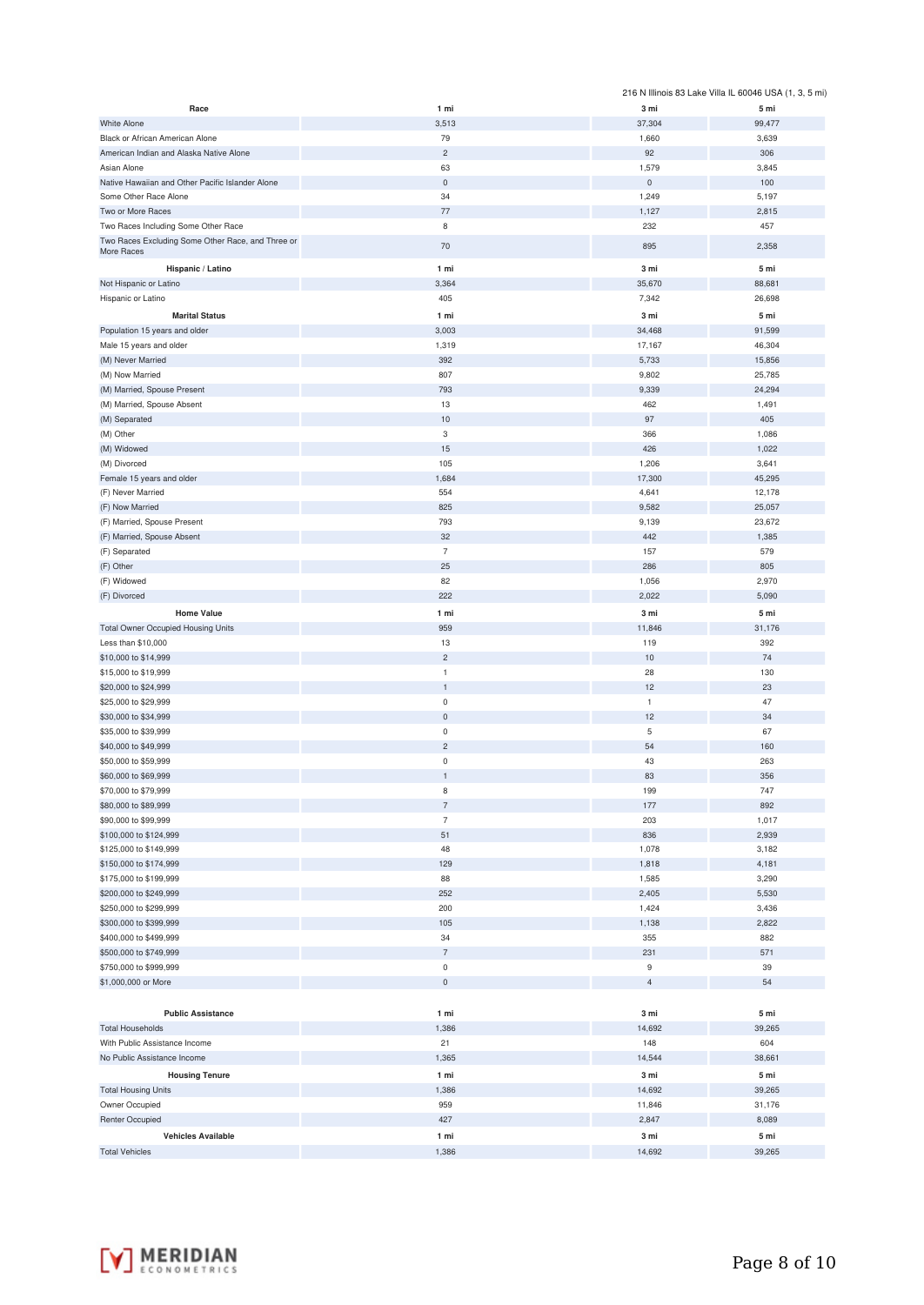|                                                                                               |                     |              | 216 N Illinois 83 Lake Villa IL 60046 USA (1, 3, 5 mi) |
|-----------------------------------------------------------------------------------------------|---------------------|--------------|--------------------------------------------------------|
| <b>Education by Sex</b>                                                                       | 1 mi                | 3 mi         | 5 mi                                                   |
| Population 25 years and older                                                                 | 2,408               | 27,884       | 73,952                                                 |
| Male 25 years and older                                                                       | 1,094               | 13,575       | 36,408                                                 |
| (M) No Schooling Completed                                                                    | 6                   | 135          | 529                                                    |
|                                                                                               | 0                   | 49           | 317                                                    |
| (M) Nursery to 4th Grade                                                                      |                     |              |                                                        |
| (M) 5th and 6th Grade                                                                         | $\mathbf 0$         | 142          | 590                                                    |
| (M) 7th and 8th Grade                                                                         | $\mathbf{1}$        | 176          | 540                                                    |
| (M) 9th Grade                                                                                 | 3                   | 114          | 398                                                    |
| (M) 10th Grade                                                                                | 0                   | 129          | 452                                                    |
| (M) 11th Grade                                                                                | $\overline{c}$      | 121          | 588                                                    |
| (M) 12th Grade, No Diploma                                                                    | 12                  | 263          | 752                                                    |
| (M) High School Graduate, Ged, or Alternative                                                 | 252                 | 3,568        | 10,084                                                 |
|                                                                                               | 81                  |              |                                                        |
| (M) Some College, Less than 1 Year                                                            |                     | 1,222        | 2,953                                                  |
| (M) Some College, 1 or More Years, No Degree                                                  | 91                  | 1,746        | 4,873                                                  |
| (M) Associate's Degree                                                                        | 77                  | 1,112        | 2,627                                                  |
| (M) Bachelor's Degree                                                                         | 411                 | 3,186        | 7,721                                                  |
| (M) Master's Degree                                                                           | 126                 | 1,175        | 2,915                                                  |
| (M) Professional School Degree                                                                | 10                  | 190          | 502                                                    |
| (M) Doctorate Degree                                                                          | 21                  | 247          | 566                                                    |
| Female 25 years and older                                                                     | 1,313               | 14,309       | 37,544                                                 |
|                                                                                               |                     |              |                                                        |
| (F) No Schooling Completed                                                                    | 1                   | 119          | 492                                                    |
| (F) Nursery to 4th Grade                                                                      | 5                   | 46           | 197                                                    |
| (F) 5th and 6th Grade                                                                         | $\overline{7}$      | 141          | 584                                                    |
| (F) 7th and 8th Grade                                                                         | $\pmb{0}$           | 103          | 437                                                    |
| (F) 9th Grade                                                                                 | 0                   | 63           | 298                                                    |
| (F) 10th Grade                                                                                | 3                   | 56           | 326                                                    |
| (F) 11th Grade                                                                                | $\mathbf{1}$        | 71           | 329                                                    |
|                                                                                               | 6                   | 189          | 523                                                    |
| (F) 12th Grade, No Diploma                                                                    |                     |              |                                                        |
| (F) High School Graduate, Ged, or Alternative                                                 | 324                 | 4,022        | 10,560                                                 |
| (F) Some College, Less than 1 Year                                                            | 110                 | 1,189        | 2,990                                                  |
| (F) Some College, 1 or More Years, No Degree                                                  | 249                 | 2,059        | 5,223                                                  |
| (F) Associate's Degree                                                                        | 93                  | 1,389        | 3,389                                                  |
| (F) Bachelor's Degree                                                                         | 318                 | 3,270        | 8,037                                                  |
| (F) Master's Degree                                                                           | 169                 | 1,378        | 3,616                                                  |
| (F) Professional School Degree                                                                | 26                  | 120          | 318                                                    |
|                                                                                               | $\mathbf{1}$        | 92           | 223                                                    |
| (F) Doctorate Degree                                                                          |                     |              |                                                        |
| Occupation                                                                                    | 1 mi                | 3 mi         | 5 mi                                                   |
| Agriculture, Forestry, Fishing and Hunting, and Mining                                        | 11                  | 67           | 204                                                    |
| Agriculture, Forestry, Fishing and Hunting                                                    | 11                  | 66           | 185                                                    |
| Mining, Quarrying, and Oil and Gas Extraction                                                 | $\mathsf{O}\xspace$ | $\mathbf{1}$ | 19                                                     |
| Construction                                                                                  | 149                 | 1,567        | 4,164                                                  |
|                                                                                               | 305                 | 4,047        |                                                        |
| Manufacturing                                                                                 |                     |              | 10,967                                                 |
| <b>Wholesale Trade</b>                                                                        | 80                  | 911          | 2,139                                                  |
| <b>Retail Trade</b>                                                                           | 191                 | 2,702        | 7,826                                                  |
| Transportation and Warehousing, and Utilities                                                 | 51                  | 1,011        | 2,660                                                  |
| Transportation and Warehousing                                                                | 42                  | 934          | 2,434                                                  |
| Utilities                                                                                     | 10                  | 78           | 226                                                    |
| Information                                                                                   | 32                  | 416          | 1,076                                                  |
| Finance and Insurance, and Real Estate and Rental                                             |                     |              |                                                        |
| and Leasing                                                                                   | 159                 | 1,437        | 3,959                                                  |
| Finance and Insurance                                                                         | 119                 | 1,085        | 3,212                                                  |
| Real Estate and Rental and Leasing                                                            | 41                  | 352          | 747                                                    |
|                                                                                               |                     |              |                                                        |
| Professional, Scientific, and Management, And<br>Administrative and Waste Management Services | 234                 | 2,339        | 6,768                                                  |
| Professional, Scientific, and Technical Services                                              | 156                 | 1,434        | 3,285                                                  |
|                                                                                               |                     |              |                                                        |
| Management of Companies and Enterprises                                                       | 9                   | 59           | 158                                                    |
| Administrative and Support and Waste Management<br>Services                                   | 69                  | 846          | 3,325                                                  |
| Educational Services, and Health Care and Social                                              | 473                 | 4,378        | 10,995                                                 |
| Assistance                                                                                    |                     |              |                                                        |
| <b>Educational Services</b>                                                                   | 247                 | 2,072        | 5,098                                                  |
| Health Care and Social Assistance                                                             | 226                 | 2,306        | 5,897                                                  |
| Arts, Entertainment, and Recreation, and                                                      | 174                 | 1,705        | 5,224                                                  |
| Accommodation and Food Services                                                               |                     |              |                                                        |
| Arts, Entertainment, and Recreation                                                           | 48                  | 462          | 1,639                                                  |
| Accommodation and Food Services                                                               | 126                 | 1,243        | 3,585                                                  |
| Other Services, Except Public Administration                                                  | 85                  | 910          | 2,144                                                  |
| Public Administration                                                                         | 54                  | 779          | 1,550                                                  |